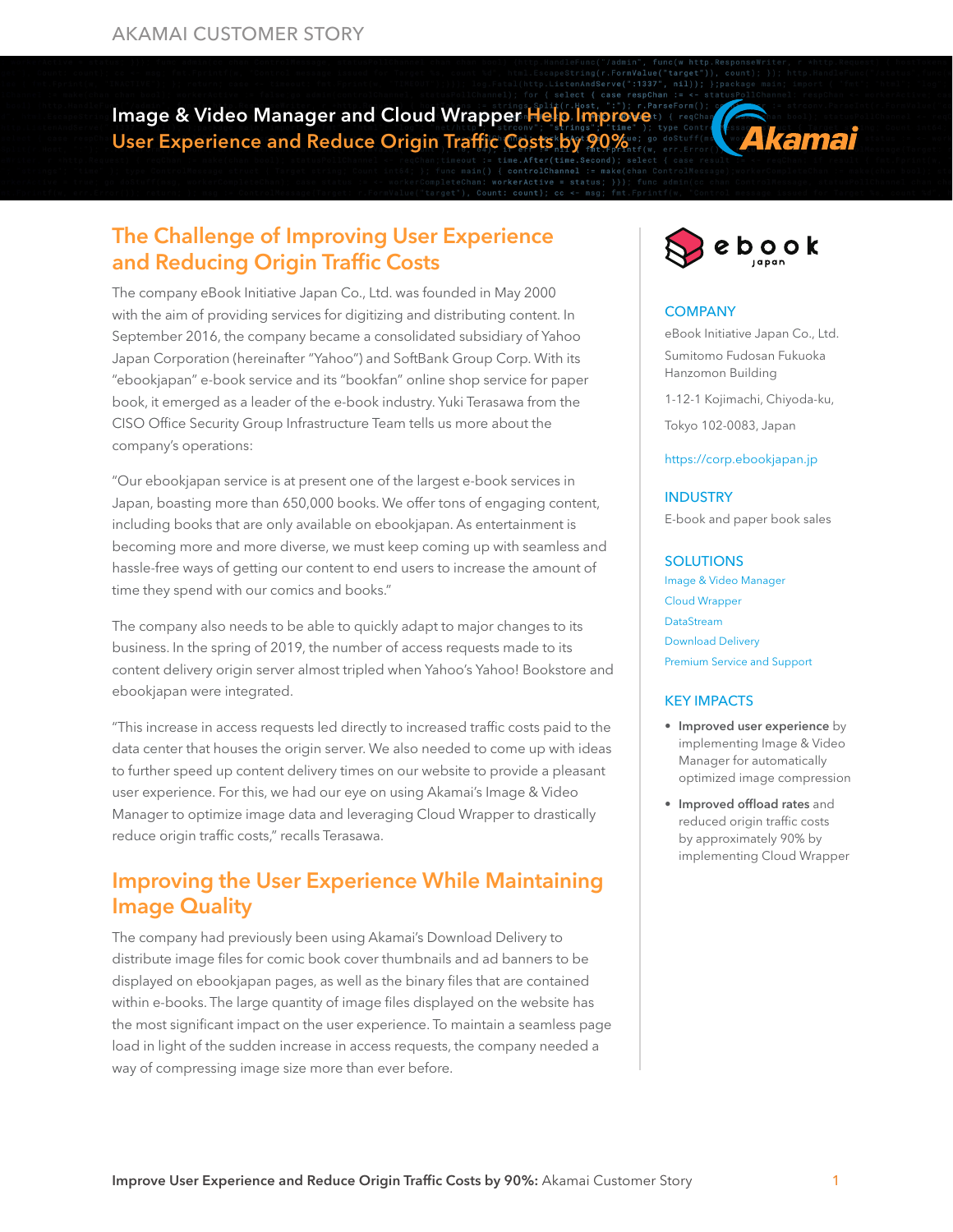## eBook Initiative Japan Co Improves User Experience and Reduce Origin Traffic Costs with Akamai

Image & Video Manager is a solution that automates image management workflows such as image compression, and intelligently optimizes and delivers the highest-quality images and short videos to suit the end user's web browser. It drastically reduces image file size and image processing workloads without compromising perceivable image quality. This leads to improved load times on the website for a dramatically improved user experience.

"Thumbnail images such as cover pages are converted into three sizes, based on the user's device. We had been resizing and compressing these images using a tool we made ourselves. The image quality of cover pages has a significant impact on sales numbers, particularly for e-comics. Maintaining image quality is also essential for building a relationship of trust with creators and authors. This is why our web designers are incredibly particular about image quality and were unwilling to reduce image size past a certain level," explains Terasawa.

The company found it difficult to improve the load time of the pages that have a direct impact on usability and profitability. That's when they discovered Image & Video Manager's image compression algorithm based on perceptual quality as a solution.

"With Image & Video Manager, we recompressed and resized images based on the device's display capabilities, resulting in a 33% reduction in total image size delivered compared to before. We were also able to reduce the file size of some large JPEG images by 90% or more without compromising image quality. Even the most uncompromising and discerning web designers gave the output image quality their seal of approval," recalls Terasawa.

Another impressive advantage was the ability to deliver optimal images quickly, thanks to automated image compression. Although the company had also considered services provided by other companies, it chose Image & Video Manager for its highly flexible image creation settings, and the fact that web engineers would not need to alter HTML code to reference the optimized images.

### Origin Traffic Costs Reduced by Approximately 90% Due to Improved Offload

Meanwhile, the company adopted Cloud Wrapper to reduce origin traffic costs. Cloud Wrapper sits between the origin server and CDN cache server providing a reserved cache footprint for long tail content that is otherwise not well optimized for CDN delivery.

"The need to shift to long-tailing the e-book content we deliver became even more apparent with the increased number of titles and users that came with our integration with Yahoo! Bookstore. We could no longer get by with just the Download Delivery cache, as this would lead to us having to go to the origin more frequently to retrieve content. The data reading — or egress — costs from the AWS S3 origin server could no longer be ignored, and we needed to improve CDN content offloading to reduce spending," explains Terasawa.

By applying Cloud Wrapper, the company was able to improve content offload, reduce access requests to the origin server, and reduce egress costs.

"Previously, content offloading reached up to 93.8% through fine-tuning with the help of Akamai. However, this improved further to 99.3% with the adoption of Cloud Wrapper. As a result, our AWS egress costs have been reduced by around 90%, which is a significant achievement," says Terasawa.